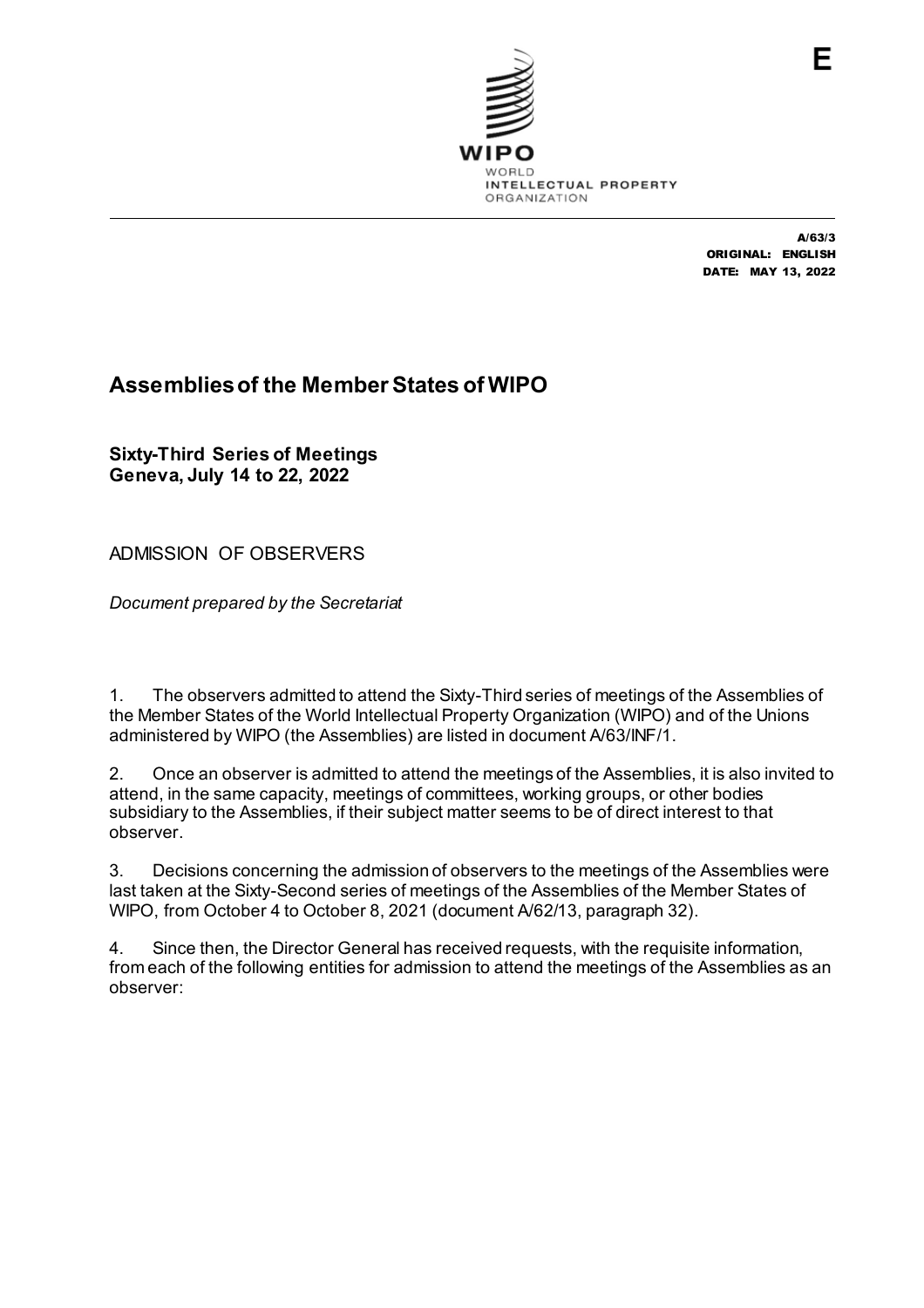# A/63/3 page 2

## INTERNATIONAL NON-GOVERNMENTAL ORGANIZATIONS (NGOS)

- (i) Asian Law Students' Association (ALSA);
- (ii) Global Expert Network on Copyright User Rights (User Rights Network); and<br>(iii) Innovation Council.
- Innovation Council.

# NATIONAL NON-GOVERNMENTAL ORGANIZATIONS<sup>[1](#page-1-0)</sup> (NGOS)

- (i) American Arab Intellectual Property Association (AAIPA);
- (ii) Argentine Management Society of Actors and Performers (SAGAI);<br>(iii) Association pour le Devenir des Autochtones et de leur Connaissan
- (iii) *Association pour le Devenir des Autochtones et de leur Connaissance Originelle* (ADACO);
- (iv) China Trademark Association (CTA);
- (v) Digital Law Center (DLC);
- (vi) InternetLab Research Association in Law and Technology (InternetLab);
- (vii) Italian Industrial Property Consultants Institute (OCPI);<br>(viii) Patent Protection Association of China (PPAC);
- Patent Protection Association of China (PPAC);
- (ix) Wikimedia Argentina;
- Wikimedia CH Association for the Advancement of Free Knowledge (Wikimedia CH);
- (xi) *Wikimédia France – Association pour le libre partage de la connaissance (Wikimédia France)*;
- (xii) Wikimedia Germany Society for the Promotion of Free Knowledge (Wikimedia Germany); and
- (xiii) Wikimedia South Africa (Wikimedia ZA).

5. A brief description of each of the entities mentioned above – its objectives, structure and membership – appears in the Annexes to this document.

> *6. The Assemblies of WIPO, each as far as it is concerned, are invited to take a decision on the requests for admission, as observers, from the entities appearing in paragraph 4 of document A/63/3.*

[Annexes follow]

<span id="page-1-0"></span> <sup>1</sup> For the principles applicable in extending invitations to national NGOs, as observers, adopted by the Assemblies at their Thirty-Seventh series of meetings, from September 23 to October 1, 2002, see document A/37/14, paragraph 316.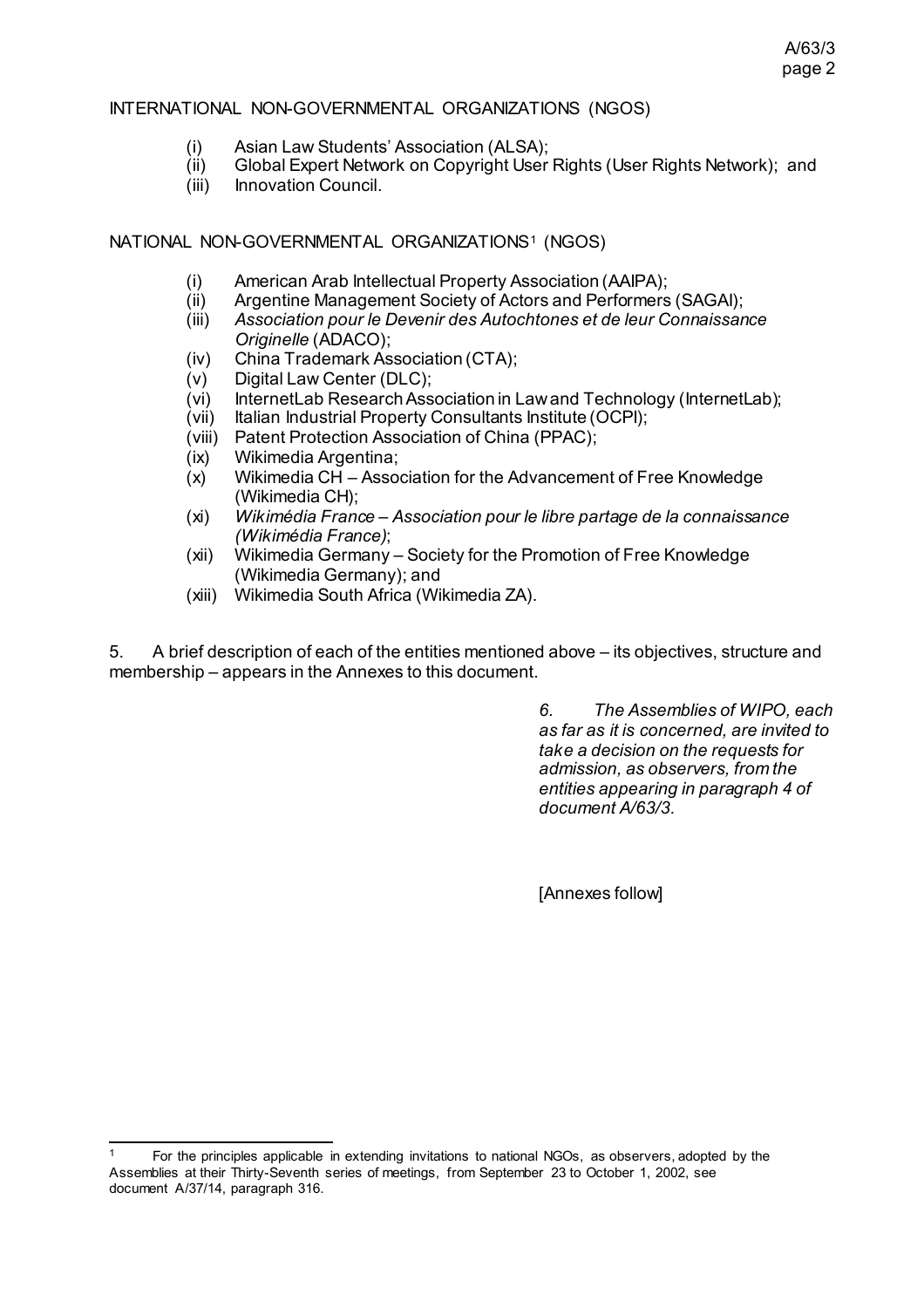## PARTICULARS CONCERNING INTERNATIONAL NON-GOVERNMENTAL ORGANIZATIONS (NGOS) (ON THE BASIS OF INFORMATION RECEIVED FROM THE ORGANIZATIONS)

## Asian Law Students' Association (ALSA)

Headquarters: ALSA was established in 2003 and has its headquarters in Kota Depok, Indonesia.

Objectives: ALSA aims at connecting law students from Asia. It aspires to focus a global vision on the promising future of Asia, to promote an awareness of justice and to facilitate the recognition of the social responsibilities of law students. ALSA motivates law students to develop a creative spirit through a network of joint activities among Asian law students, and encourages the enhancement of the capabilities of Asian law students, so as to become internationally minded, socially responsible, academically committed, and legally skilled.

Structure: ALSA is comprised of National and Local Chapters, governed by their respective National and Local Chapter Boards. The executive body of ALSA as such is the International Board and consists of six elected members. The highest decision-making body of ALSA is the General Assembly, which is composed of the delegates of ALSA's National Chapters. ALSA also has a Governing Council, comprised of representatives of the National Chapters, which is the association's second highest decision-making body.

Membership: ALSA's membership is composed of 17 National Chapters.

#### Global Expert Network on Copyright User Rights (User Rights Network)

Headquarters: The User Rights Network was established in 2011 and has its headquarters in Washington D.C., United States of America.

Objectives: The purpose of the User Rights Network is to promote research, education, and technical assistance that furthers its mission regarding research and public testimony on the value of "user rights" within domestic and international copyright law.

Structure: The User Rights Network is composed of scholars and experts from around the world and consists of a Secretariat, currently the Program on Information Justice and Intellectual Property, American University Washington College of Law, which appoints a Steering Committee to guide the day to day work of the User Rights Network and report on its activities in service of its mission.

Membership: The membership of the User Rights Network is composed of around 190 natural persons.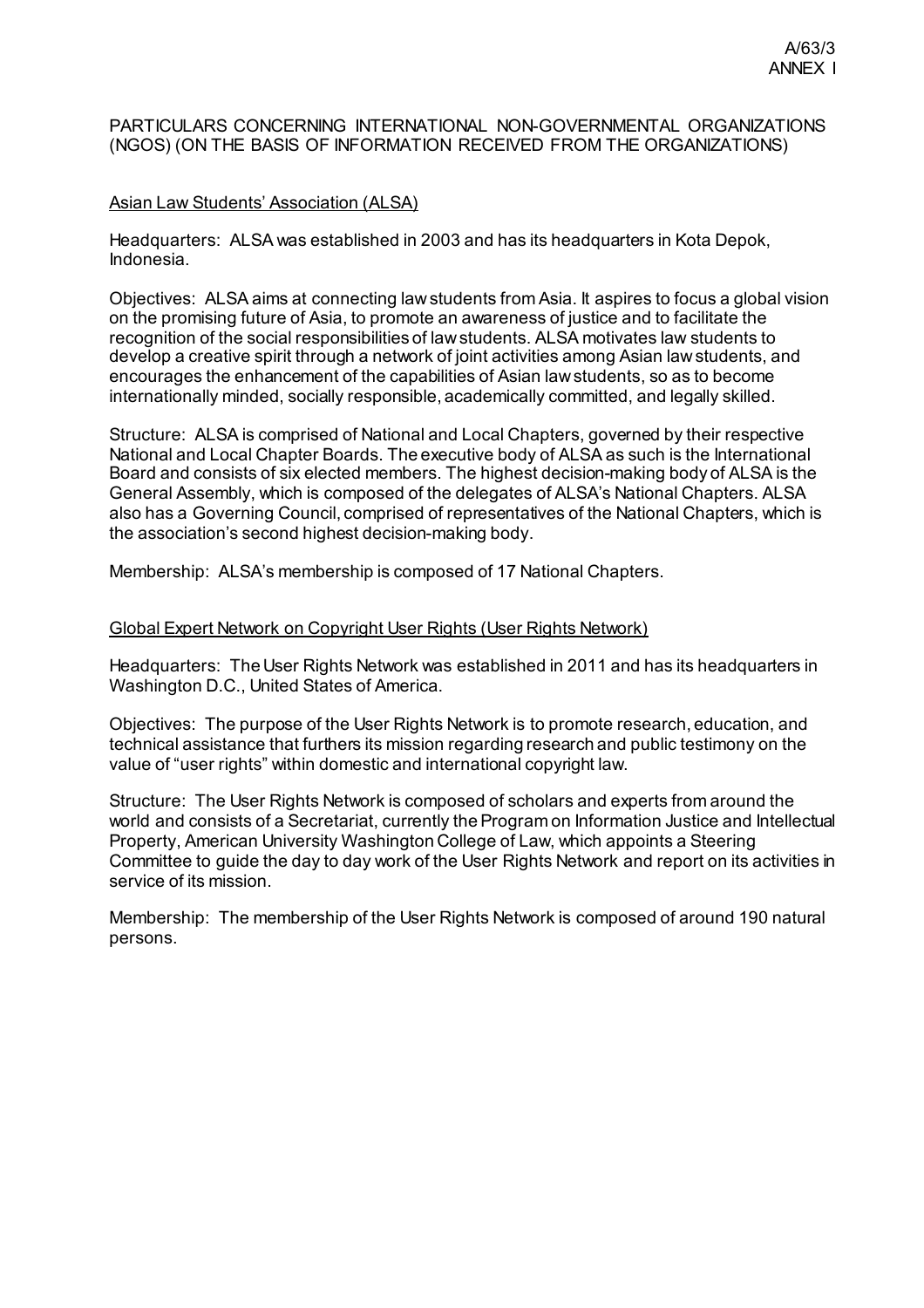## **Innovation Council**

Headquarters: Innovation Council was established in 2020 and is headquartered in Commugny, Switzerland.

Objectives: Innovation Council has the mission to raise awareness regarding innovation and the policies that support the development and commercialization of new technologies, across sectors and countries. To further that mission, Innovation Council organizes events, and publishes articles and reports on policy developments that affect innovation. In that context, the organization is also working with policy makers and other stakeholders to promote environments for the development and global diffusion of new technological solutions.

Structure: The governing bodies of Innovation Council are the General Assembly, which is the supreme decision-making body, and the Committee, which is the body responsible for overseeing the execution of the day-to-day activities of the organization. Innovation Council is represented externally by its Executive Director, appointed by the Committee.

Membership: The membership of Innovation Council is composed of 37 juridical persons.

[Annex II follows]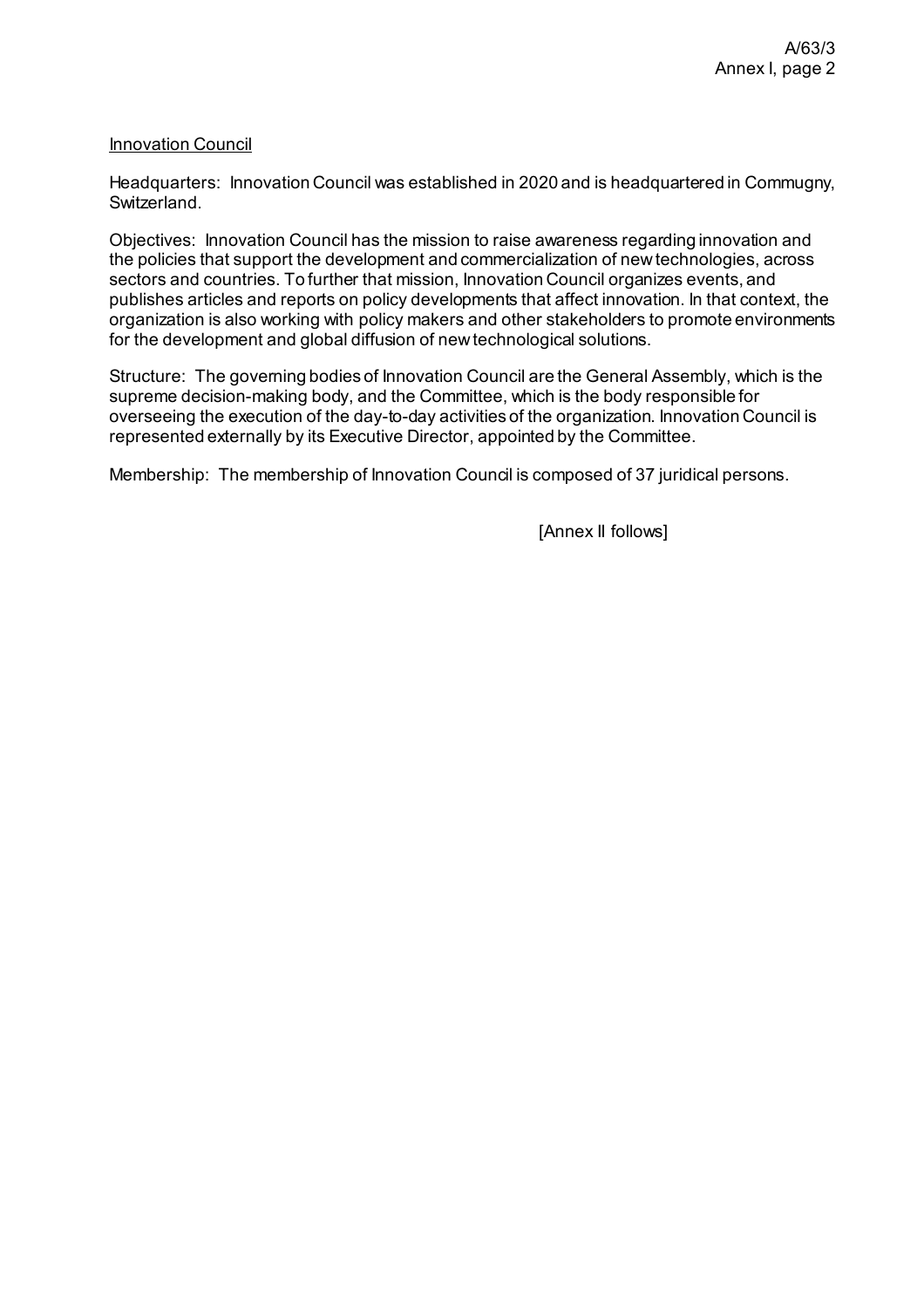#### PARTICULARS CONCERNING NATIONAL NON-GOVERNMENTAL ORGANIZATIONS (NGOs) (ON THE BASIS OF INFORMATION RECEIVED FROM THE SAID ORGANIZATIONS)

#### American Arab Intellectual Property Association (AAIPA)

Headquarters: AAIPA was established in 2021 and has its headquarters in Grand Rapids, Michigan, United States of America.

Objectives: The goal of AAIPA is to raise cultural awareness regarding the protection of intellectual property rights through workshops, exhibitions, competitions and conferences. The organization supports inventors, as well as writers and artists, particularly young ones, in protecting their intellectual property.

Structure: AAIPA's governing body is the Board of Directors, consisting of three persons, including a President and Treasurer.

Membership: AAIPA's membership consists of ten natural persons.

#### Argentine Management Society of Actors and Performers (SAGAI)

Headquarters: SAGAI was established in 2006 and has its headquarters in Buenos Aires, Argentina.

Objectives: SAGAI is an Argentine collective management organization that represents both actors and performers. Its main objective is to collect and distribute royalties generated by the public performance of the audiovisual works of SAGAI's members. Furthermore, SAGAI seeks to promote the performing arts and to enhance the members' capacities by providing training courses and scholarships through its own foundation.

Structure: The General Meeting of SAGAI is the principle body of the entity. SAGAI is managed by the Management Committee, consisting of a maximum of 12 members, including a President, Vice President, Secretary, Assistant Secretary, Treasurer, and Assistant Treasurer. The Supervisory Committee is concerned with auditing and is made up of three members of the organization.

Membership: SAGAI's membership consists of 7479 natural persons.

#### *Association pour le Devenir des Autochtones et de leur Connaissance Originelle* (ADACO)

Headquarters: ADACO was established in 2017 and has its headquarters in Libreville, Gabon.

Objectives: ADACO promotes the tangible and intangible heritage of indigenous people and enables them to assume responsibility for themselves and to participate in the development of their community. By pursuing these goals, the association encourages understanding and exchange for the development of socio-cultural and economic activities. Furthermore, ADACO develops activities related to gender equality, youth and sustainable development, including appropriate solutions to environmental problems and climate change.

Structure: The two bodies of ADACO are the General Assembly and the Secretariat. The General Assembly is the supreme body of ADACO and consists of the members of the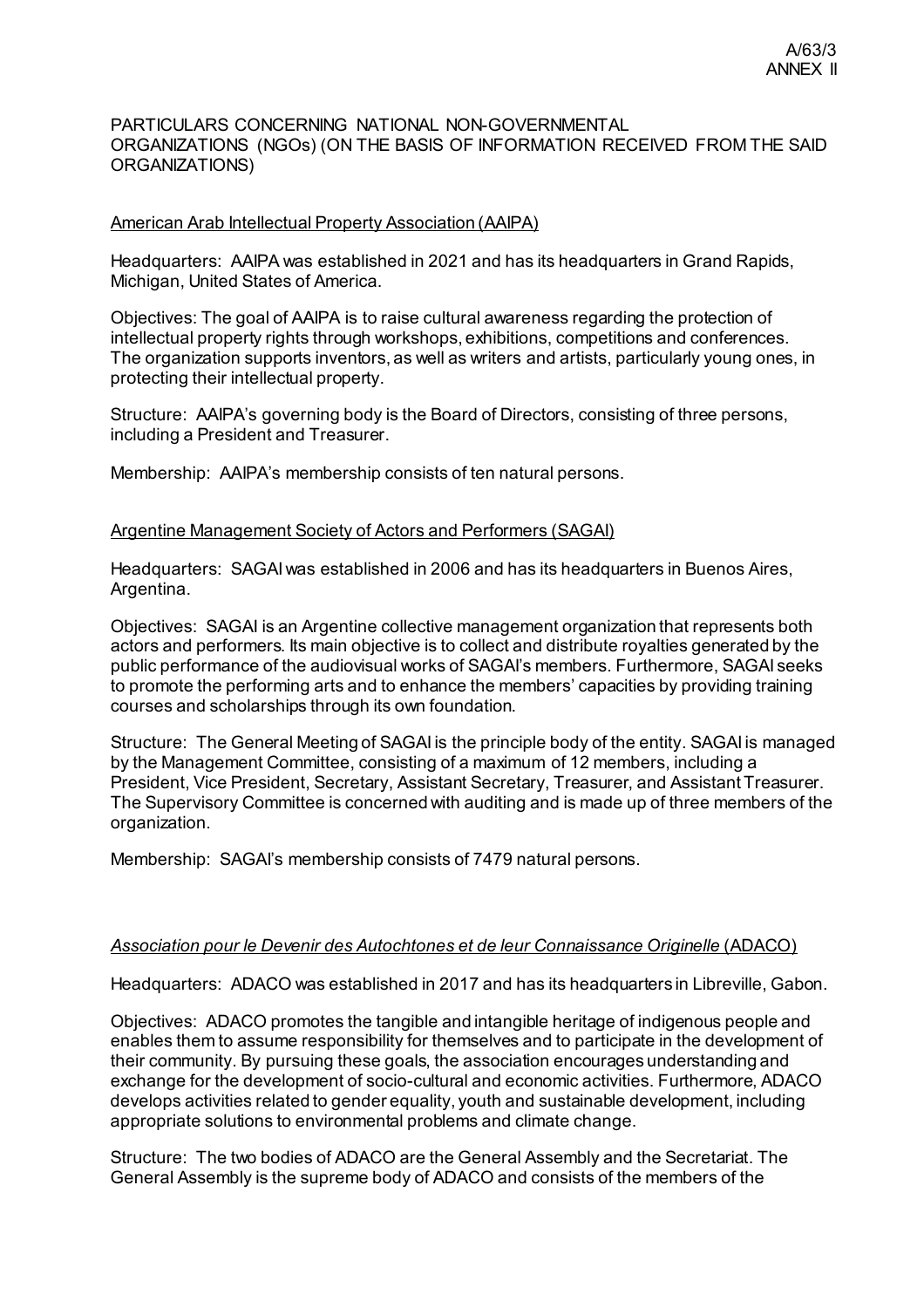association. The Secretariat is the supervisory body of ADACO and represents the association in all its work areas. It consists of a President, a Vice-President, a Secretary General, a Vice Secretary General, a Treasurer, a Vice-Treasurer and the Commissions, which are auxiliary bodies under the responsibility of the Secretariat.

Membership: ADACO's membership consists of 41 natural persons.

## China Trademark Association (CTA)

Headquarters: CTA was established in 1994 and has its headquarters in Beijing, China.

Objectives: CTA has the objective to strengthen the creation, protection and exploitation of intellectual property rights. It aims at, *inter alia*, safeguarding the legitimate rights and interest of its members, and serves as a bridge to the government. CTA encourages the participation of domestic business in international competition using their trademarks and brands to advance the development of China's trademark and brand economy. It also encourages industry selfregulation to promote a sustainable and healthy development of the industry, and contributes to the national trademark and brand strategies by increasing the public awareness on trademarks and brands. In the international context, CTA enhances the influence of Chinse trademarks, as well as brands, and strengthens the cooperation and exchanges with international organizations and foreign non-governmental organizations on trademarks and brands.

Structure: The main decision-making body of CTA is the General Assembly. The executive body of the General Assembly is the Council. It exercises leadership over CTA when the General Assembly is not in session. Further bodies of CTA include a Standing Council and a Board of Supervisors. CTA has one President, 3 to 23 Vice Presidents and one Secretary-General.

Membership: CTA's membership consists of 1160 natural and juridical persons.

#### Digital Law Center (DLC)

Headquarters: DLC was established in 2020 and has its headquarters in Geneva, Switzerland.

Objectives: DLC serves as a center of expertise in digital law at the University of Geneva. It deals with all legal issues related to the digital environment and to information and communication technologies, in order to understand the impact of the digital environment on the law and its practice, including intellectual property.

Structure: DLC's governing body is the Management Board, consisting of nine persons, including a Director.

Membership: DLC is not a membership-based organization.

#### InternetLab Research Association in Law and Technology (InternetLab)

Headquarters: Internet Lab was established in 2014 and has its headquarters in São Paulo, Brazil.

Objectives: InternetLab fosters academic debate around law and technology issues, especially internet policy, and aims at conducting interdisciplinary research to promote dialogue among academics, professionals and policymakers. The association develops and supports projects at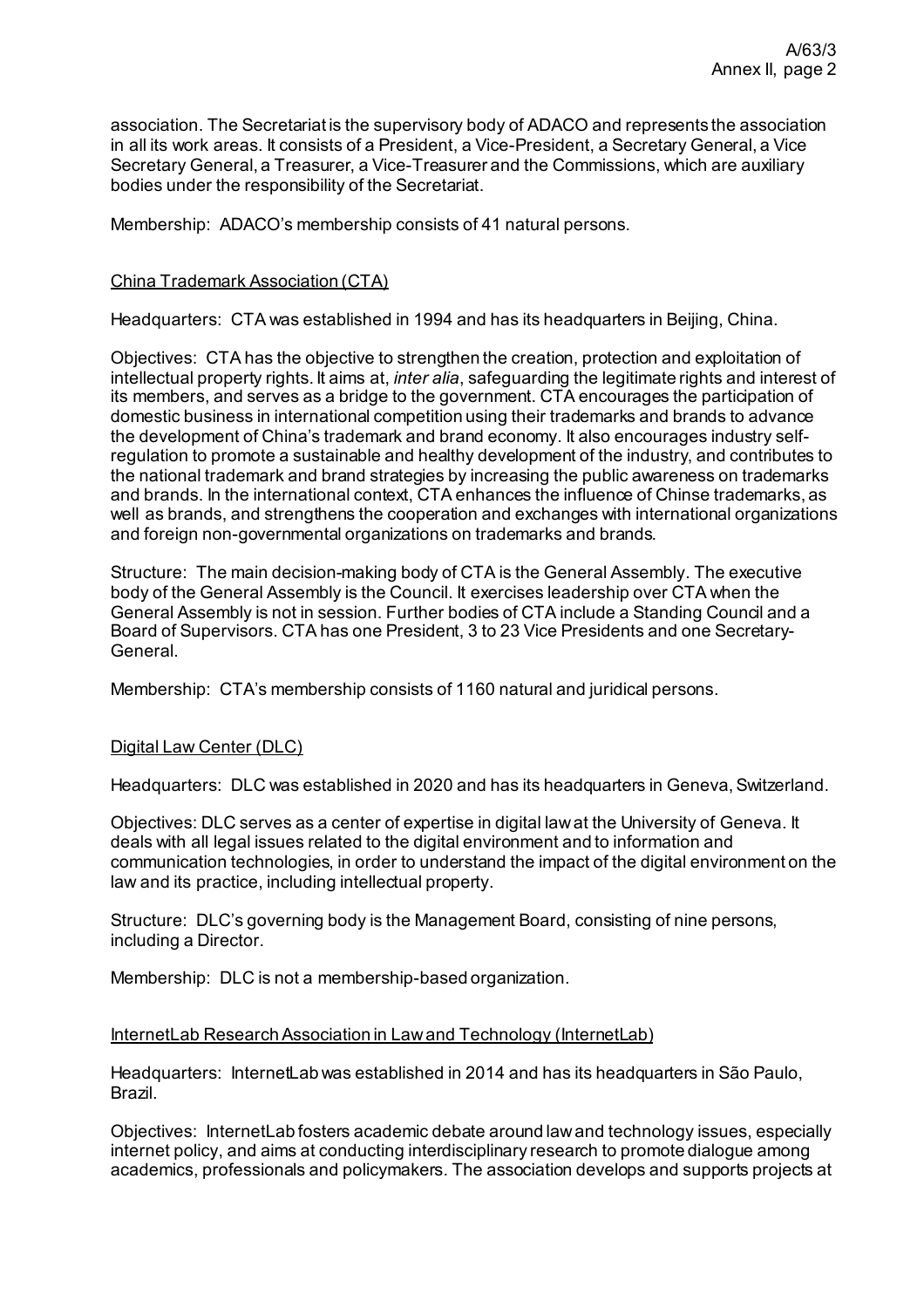the interface of technology and law, politics, psychology, economics, culture, human rights, development and democracy. This includes, *inter alia*, the promotion of access to education and culture, the conservation of artistic heritage, and activities related to copyright in the digital environment.

Structure: InternetLab is composed of five governing bodies: the General Assembly, the Advisory Board, the Board of Directors, the Audit Committee and the Ombudsman. The General Assembly is the supreme body of the association and decides on all issues related to its objectives. The Board of Directors is the highest executive management body, consisting of four persons and is headed by an Executive Director. The Advisory Board consists of eight elected members, advising the Executive Board as well as the General Assembly on all activities of InternetLab. The Audit Committee supervises the financial management of the association. The Ombudsman acts as an independent body responsible for forwarding accusations of misconduct.

Membership: InternetLab's membership consists of five natural persons.

## Italian Industrial Property Consultants Institute (OCPI)

Headquarters: OCPI was established in 1981 and has its headquarters in Milan, Italy.

Objectives: OCPI's mission is to contribute to the improvement of the industrial property system. It represents the Italian community of industrial property consultants in front of national and international institutional bodies, organizes educational events and maintains the Register of Certified Industrial Property Consultants.

Structure: OCPI is governed by a Council, consisting of ten members, including a President and Vice-President. The Council is elected by the General Meeting of OCPI's members and serves a three year mandate. A separate body, the Disciplinary Council, consisting of eight members, is appointed by the President of the Court of Milan for a three year term as well.

Membership: The membership of OCPI consists of approximately 1300 natural persons.

#### Patent Protection Association of China (PPAC)

Headquarters: PPAC was established in 2003 and has its headquarters in Beijing, China.

Objectives: PPAC's mission is, *inter alia*, to increase the understanding and respect for intellectual property in society through promotional work and to improve the awareness and ability of enterprises in the field of intellectual property by providing training. Furthermore, PPAC helps its members to protect their rights and interest through alternative dispute resolution and promotes innovation among its members through the use of the intellectual property system. PPAC encourages its members to compete within the scope permitted by national laws, as well as regulations, and also aims at deepening the mutual understanding between Chinese and foreign enterprises through cooperation.

Structure: The supreme governing body of PPAC is the General Assembly, comprising all representatives of its member enterprises. It elects the Board of Directors, comprised of one President and two Vice-Presidents.

Membership: The membership of PPAC consists of more than 400 natural and juridical persons.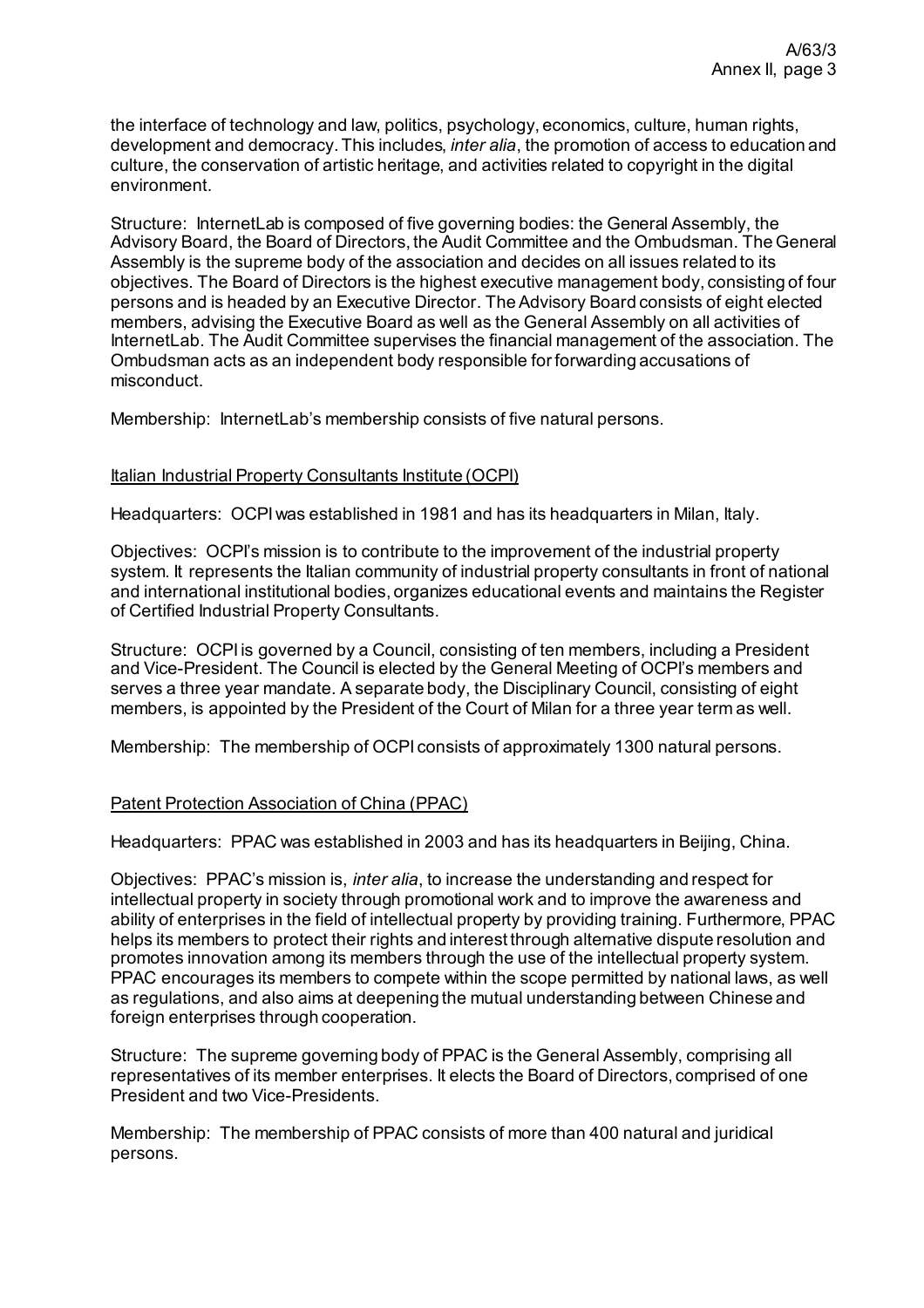#### Wikimedia Argentina

Headquarters: Wikimedia Argentina was established in 2008 and has its headquarters in Buenos Aires, Argentina.

Objectives: Wikimedia Argentina's objective is to carry out programs and initiatives that raise awareness and promote the use and participation of citizens in Wikimedia projects. It promotes education and access to culture, creates spaces for training on human rights on the internet and works to incorporate more diverse voices that represent the reality and perspective of Latin America, especially Argentina, in the construction of free knowledge.

Structure: Wikimedia Argentina's governing bodies are the General Assembly and the Board of Trustees, consisting of 12 members, including a President, Vice-President, Secretary and **Treasurer** 

Membership: The membership of Wikimedia Argentina consists of 110 natural persons.

#### Wikimedia CH – Association for the Advancement of Free Knowledge (Wikimedia CH)

Headquarters: Wikimedia CH was established in 2006 and has its headquarters in Lamone, Switzerland.

Objectives: The purpose of Wikimedia CH is to support the creation, collection and distribution of open content in a not-for-profit way in order to support education and the equal opportunity of access to knowledge. The association aims at supporting and promoting Wikimedia projects, such as the free online encyclopedia Wikipedia, the multimedia database Wikimedia Commons, the offline version of Wikipedia Kiwix and many other open source projects. In partnership with different educational and cultural institutions Wikimedia CH focuses on three main areas: Education; GLAM (Galleries, Libraries, Archives and Museums); and Community as well as Outreach.

Structure: Wikimedia CH highest decision-making body is the General Assembly, which decides on fundamental questions of Wikimedia CH, and elects the, four to six, members of the Board, including a President. The Executive Office consists of at least one member, designated by the Board, and runs the day-to-day operation of the association. An Advisory Council may be created, with its members being appointed or removed by the Board.

Membership: The membership of Wikimedia CH consists of 259 natural and juridical persons.

## *Wikimédia France – Association pour le libre partage de la connaissance (Wikimédia France)*

Headquarters: *Wikimédia France* was established in 2005 and has its headquarters in Paris, France.

Objectives: *Wikimédia France's* main objective is to facilitate the free sharing of knowledge. It recognizes a fundamental right to information and promotes the idea of a world in which everybody has free access to the sum of human knowledge. *Wikimédia France* is committed, within the Wikimedia movement, to break down the social, political and technical barriers that prevent people from accessing content and contributing to it.

Structure: The supreme body of *Wikimédia France* is the General Assembly, which elects the Board of Directors, consisting of 12 members, including a President, Vice-President, Treasurer and Secretary.